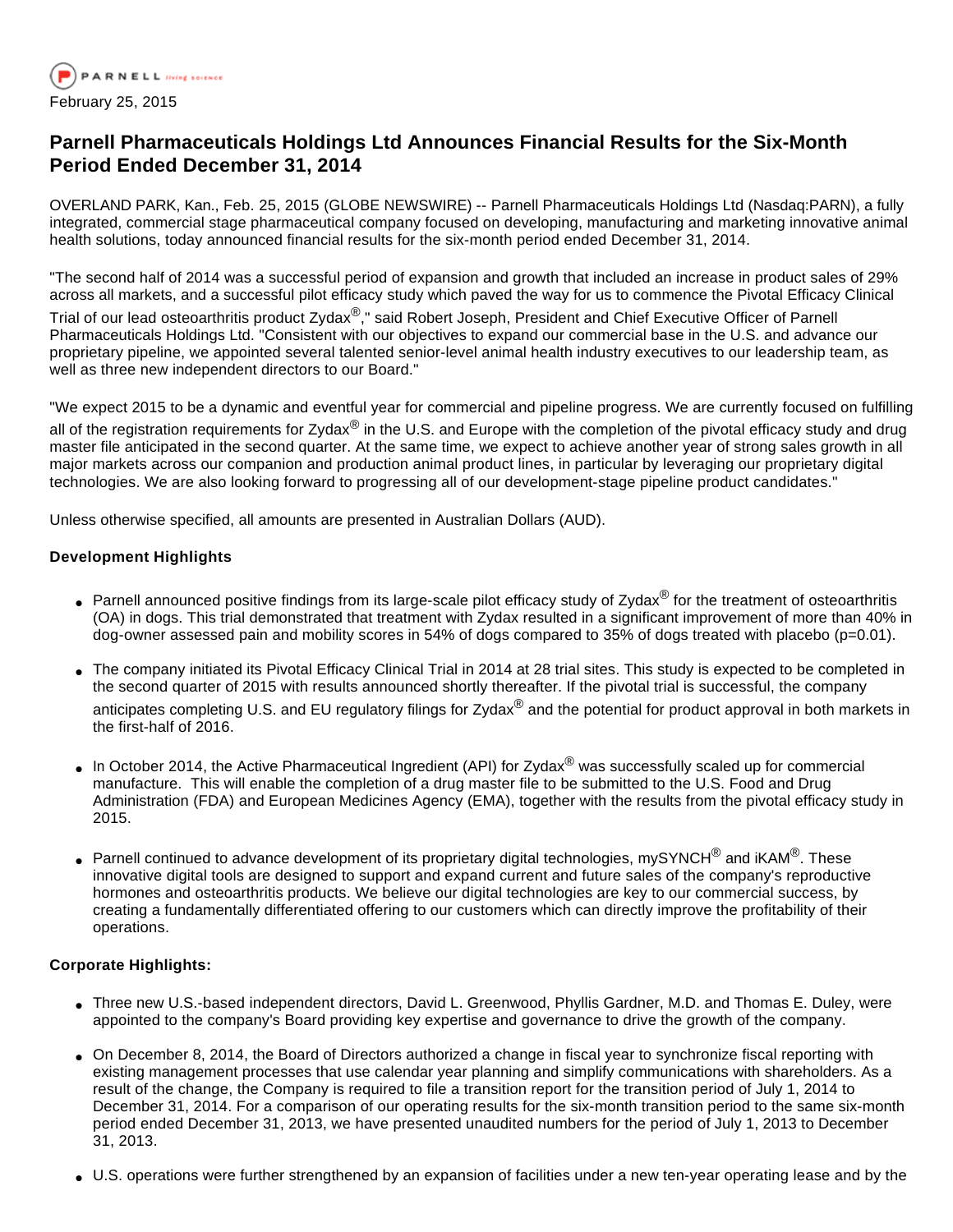appointment of Edward J. Robb, DVM, Chief Scientific Officer, and 16 additional roles to drive commercial growth and product development.

## **Financial Results (for the six-month period ended December 31, 2014)**

#### Revenue

Total revenues increased by \$0.8 million, or 29%, for the six-months ended December 31, 2014, compared to the same period in 2013. This indicates strong revenue growth in the second half of 2014 which we believe places us on a solid trajectory for strong double-digit revenue growth in 2015 across all operating segments.

For the calendar year 2014, total revenues were \$8.4 million, an increase of \$0.8 million or 11% as compared to financial year 2014 (twelve months ended June 30, 2014).

Sales for the calendar year 2014 were lower than the calendar year 2013 (\$8.4 million compared to \$9.0 million, or 7% lower) due to a large distribution channel fill for U.S. reproductive hormones in May and June 2013, as described in the company's previous earnings release.

All of the company's operating segments performed well in 2014:

- Production Animal U.S.: sales (ex-Parnell) for the six months ended December 31, 2014 increased by \$0.5 million, or 85%, to \$1.2 million, compared to the six-months ended December 31, 2013. Furthermore, U.S. sales (ex-Parnell) increased in the second half of 2014 compared to the first half by \$0.2 million, or 18%, showing continued growth throughout the year. Sales in-market (sales from distributors to veterinarians and dairy producers) grew 209% from USD\$1.0 million in 2013 to more than USD\$3.1 million in 2014. Sales ex-Parnell for the full calendar year 2014 were \$2.2 million, which was 49% lower than calendar year 2013 due to the distribution channel fill that occurred in 2013.
- Production Animal Rest of World (ROW): sales increased in the six-months ended December 31, 2014, compared to the same period in 2013 by \$0.4 million, or 25%, to \$1.9 million. Furthermore, ROW sales for the full calendar year 2013 increased by \$1.5 million to \$4.8 million, which was a 44% increase over calendar year 2013.
- Companion Animal product sales continued to grow in Australia seven years after launch with total companion sales growing 5% in calendar year 2014 to \$1.4 million.
- We did not undertake contract manufacturing in calendar year 2014 or calendar year 2013. In 2015, we are focused on identifying revenue-generating opportunities that would commence in 2016, taking advantage of the currently estimated 75% available production capacity in our FDA-inspected sterile manufacturing facility.

Cost of Sales increased to \$3.3 million for the six-months ended December 31, 2014, as compared to \$3.0 million in the same period 2013 primarily as a result of a 29% increase in revenue and product mix variation.

Selling and marketing expenses increased \$0.5 million, or 27%, in the six-months ended December 31, 2014, compared to the same period in 2013, as a result of increased personnel associated with the expansion of our commercial infrastructure in the U.S. Specifically, we added two additional territory managers in our US Production Animal business unit which led to immediate market share gains. Late in 2014 we added two positions to commence the establishment of our Companion Animal commercial team in the U.S.

Regulatory expenses increased \$0.3 million during the second half of 2014 compared to the same period in 2013 primarily due to an increase in R&D activities associated with our product pipeline following the completion of our IPO.

Administration expenses increased \$1.8 million, or 140%, in the six-months ended December 31, 2014 compared to the same period in 2013, primarily as a result of increased headcount and external costs to support a substantially larger Commercial and R&D organization in the U.S. and increased compliance, regulatory and statutory costs associated with being a public organization following our successful IPO in June 2014.

Finance costs and Net foreign exchange losses on borrowings decreased \$1.7 million, or 86%, in the second half of 2014 compared the same period in 2013. Finance costs decreased by \$1.3 million due to full repayment of our senior debt facility with SWK Holdings LLC from the proceeds of the IPO which resulted in reduced interest expense. In the six-months ended December 31, 2013, we incurred Finance costs of \$1.6 million related to interest and borrowing costs on our previous debt facility (\$10 million) financed through Partners for Growth LLC.

Other Income was \$4.3 million for the six-months ended December 31, 2014, compared to \$1.0 million for the same period ended December 31, 2013. The \$3.3 million increase was primarily driven by net favorable foreign currency movements over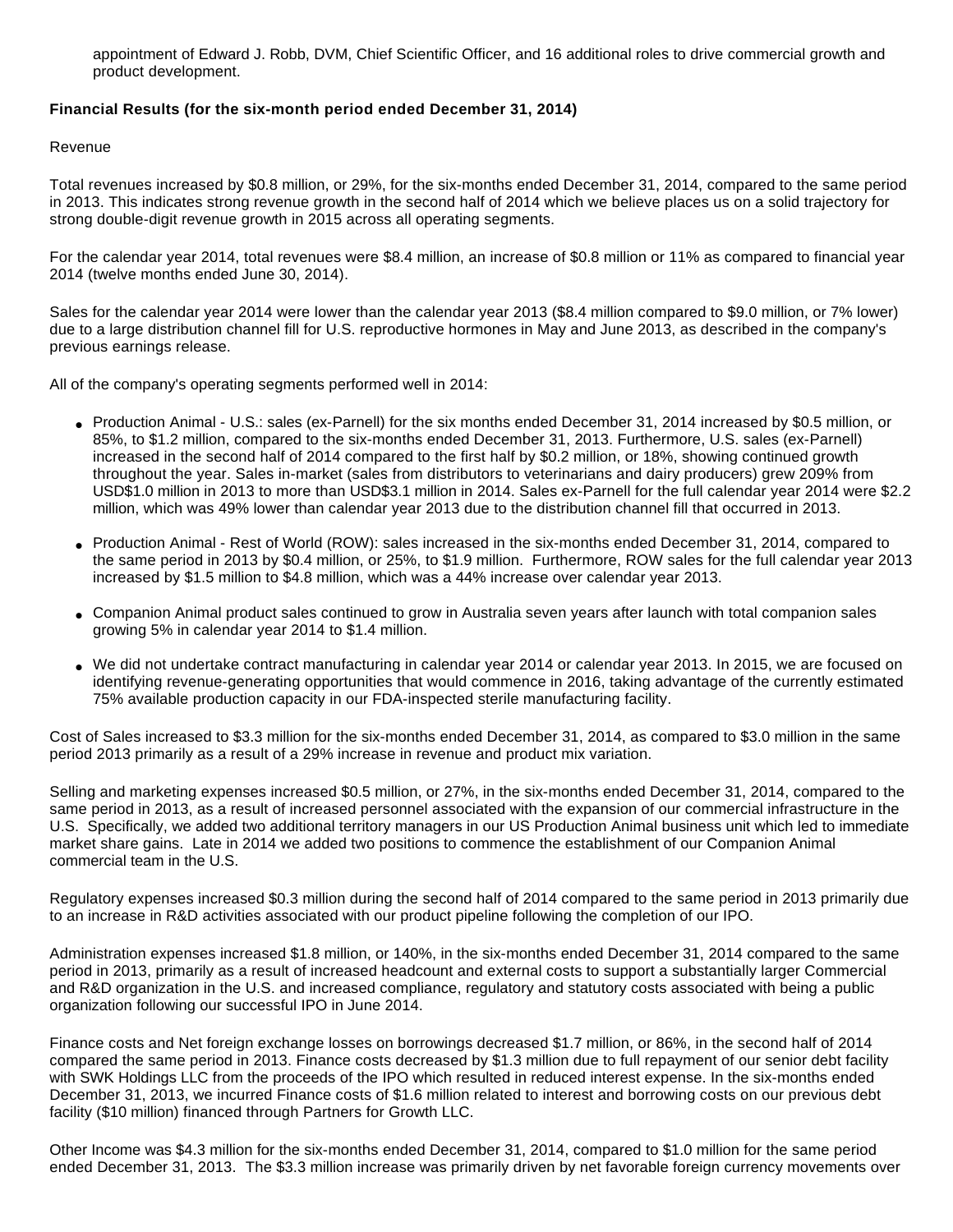the period.

Net loss after tax for the six-month period ended December 31, 2014, was \$1.4 million compared to \$4.4 million for the same period in 2013. The \$3.0 million reduction in net loss was primarily attributable to:

- Increases in revenues of \$0.8 million due to higher revenues and product mix;
- Increase of \$3.4 million in other income primarily attributable to favorable foreign currency trends; and
- \$1.7 million reduction in borrowing and finance costs due to less outstanding debt in 2014.

This was offset by increases of:

- \$0.3 million in cost of goods sold due to product mix;
- \$0.5 million in selling and marketing costs due to increased headcount and marketing costs;
- \$0.3 million in regulatory expenses as a result of increased research and development expenditures; and
- \$1.8 million in administrative costs related to increased headcount and costs associated with being a public company.

"In fiscal period 2014, we invested heavily in establishing our U.S. business and our new manufacturing facility, and we incurred one-time costs associated with recapitalizing our company for future growth. Those investments aside, our underlying, individual business units are growing, remain profitable and are cash generating," said Brad McCarthy, Parnell's Chief Financial Officer.

Net loss per weighted-average share was \$0.11 and \$0.59 cents for the six-months ended December 31, 2014 and 2013, respectively.

As of December 31, 2014, Parnell had cash and cash equivalents to \$15.8 million compared to \$20.8 million as of June 30, 2014.

# **Guidance**

Sales of Reproductive Hormones in the U.S. are expected to grow strongly in 2015 compared to 2014 with the recent expansion of the U.S. sales team, the addition of a seventh sales territory, and the roll-out of the mySYNCH digital technology. The resulting increase in customer demand is anticipated to translate into triple digit "ex-Parnell" sales growth in 2015.

Revenues for production animal products in non-U.S. markets are expected to maintain low double-digit growth in 2015.

Companion animal sales are expected to grow at a double-digit rate with the introduction of the latest version of the  $iKAM^{\circledcirc}$ digital technology and Glyde<sup>®</sup> Chews in 2015 and added sales personnel in Australia.

Anticipated Milestones in 2015:

We expect to continue the progress of registrations for Zydax $^{\circledR}$  and to advance all of our product pipeline candidates as well as consider licensing opportunities. Specifically we expect to:

- Report results from the Pivotal Efficacy Clinical trial in the first half of 2015
- File complete FDA and EMA registration dossiers for the approval of Zydax<sup>®</sup> in the first half of 2015;
- Report full study results for PROCEPT<sup>®</sup> (novel cattle breeding program);
- Launch Glyde $^{\circledR}$  Chews in Australia in the first half of 2015;
- Evaluate the U.S. launch of Glyde<sup>®</sup> and the roll-out of the iKAM<sup>®</sup> platform, which may include the addition of a dedicated national sales team calling on companion animal veterinary clinics, in advance of the launch of Zydax® in 2016.
- Commence API characterization and mode-of-action studies for PAR 121 and PAR 122 in the first half of 2015;
- Commence pharmacokinetic studies for PAR101 for laminitis in horses in the second half of 2015;
- Commence in-vivo hormone profile studies for GONADAPRO $^{\circledR}$  in the second half of 2015;
- Commence prodrug isolation and antimicrobial studies for PAR 061 for mastitis in dairy cows in the second half of 2015; and
- Commence formulation development for PAR 081 for anesthesia in the second half of 2015.

With Parnell's established markets generating operating cash flows and current cash reserves, the company anticipates it is well positioned to execute on its current development pipeline objectives and in building its U.S. commercial capabilities through at least 2016.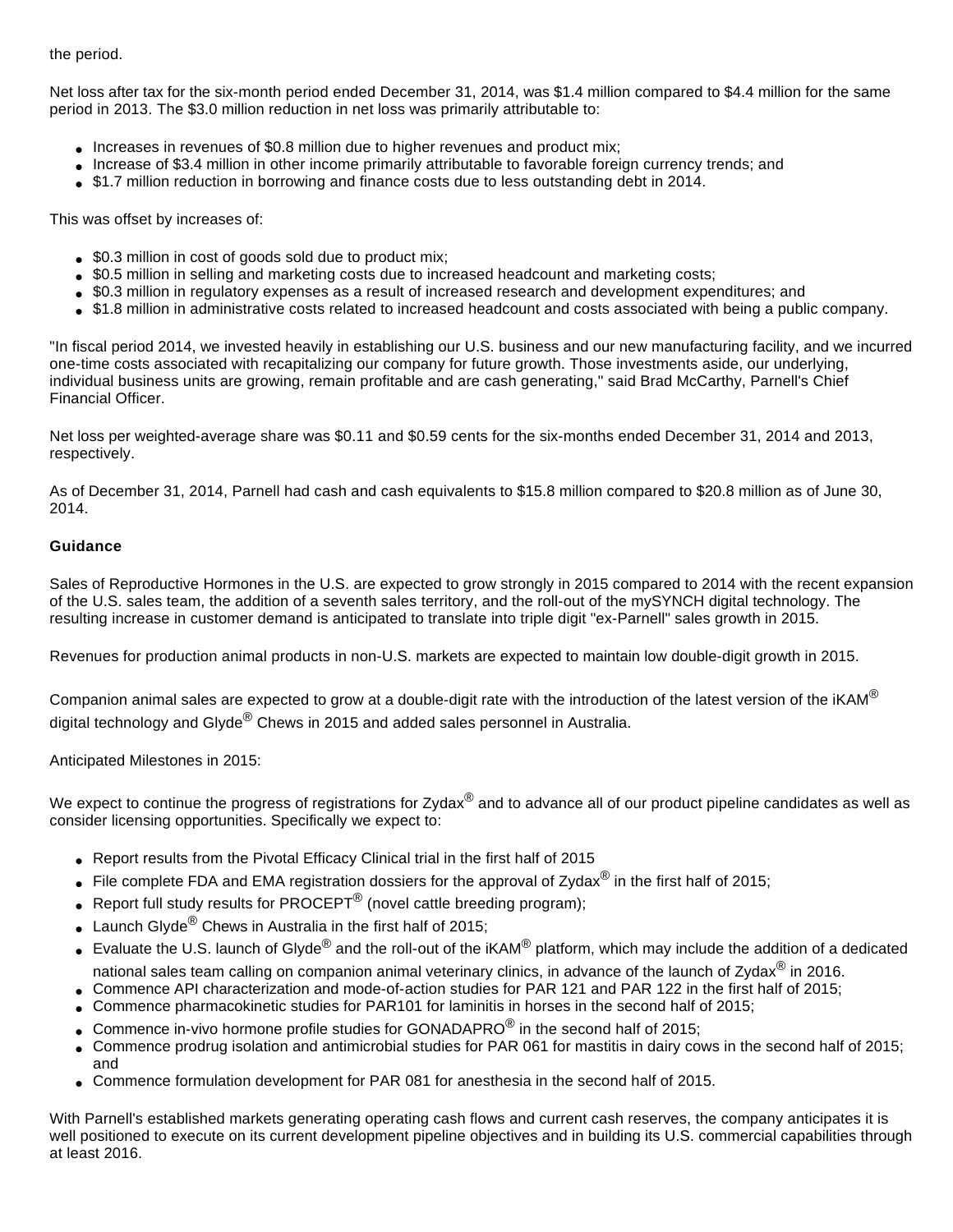## **Conference Call Information:**

Management will host a conference call on February 25, 2015 at 8:00 a.m. ET to discuss financial results. Investors and analysts may access the conference call by dialing (877) 244-6184 (U.S./Canada) or (920) 663-6271 (International) and using the conference ID# 86814336.

A telephone replay will be available for one week following the call by dialing (855) 859-2056 (U.S./domestic) and (404) 537- 3406 using the conference ID# 86814336.

## **About Parnell**

Parnell (Nasdaq:PARN) is a fully integrated pharmaceutical company focused on developing, manufacturing and commercializing innovative animal health solutions. Parnell currently markets five products for companion animals and

production animals in 14 countries and augments its pharmaceutical products with proprietary software platforms - iKAM® and

 $mv$ SYNCH<sup>®</sup>. These innovative technology solutions are designed to enhance the quality of life or performance of animals, while driving customers' operational efficiency and profitability. Parnell believes its value-added solutions help establish them as a business partner with customers rather than only as a commodity provider, differentiating them from competitors.

For more information on Parnell and its products, please visit [www.parnell.com.](http://www.globenewswire.com/newsroom/ctr?d=10121310&l=36&a=www.parnell.com&u=http%3A%2F%2Fwww.parnell.com%2F)

# **Cautionary Note Regarding Forward-Looking Statements**

This press release contains forward-looking statements and information within the meaning of the U.S. Private Securities Reform Act of 1995. Words such as "may," "anticipate," "estimate," "expects," "projects," "intends," "plans," "develops," "believes," and words and terms of similar substance used in connection with any discussion of future operating or financial performance identify forward-looking statements. Forward-looking statements represent management's present judgment regarding future events and are subject to a number of risk and uncertainties that could cause actual results to differ materially from those described in the forward-looking statements. These risks include, but are not limited to, risks and uncertainties regarding Parnell's research and development activities, its ability to conduct clinical trials of product candidates and the results of such trials, as well as risks and uncertainties relating to litigation, government regulation, economic conditions, markets, products, competition, intellectual property, services and prices, key employees, future capital needs, dependence on third parties, and other factors, including those described in Parnell's Annual Report on Form 20-F filed with the Securities and Exchange Commission, or SEC, on September 15, 2014, along with our other reports filed with the SEC. In light of these assumptions, risks, and uncertainties, the results and events discussed in the forward-looking statements contained in this press release might not occur. Investors are cautioned not to place undue reliance on the forward-looking statements, which speak only as of the date of this press release. Parnell is under no obligation, and expressly disclaims any obligation, to update or alter any forward-looking statements, whether as a result of new information, future events, or otherwise.

#### **Parnell Pharmaceuticals Holdings Ltd Consolidated Statements of Comprehensive Loss (Unaudited)**

|                                           | For the Six-Months Ended<br>December 31, |                             |
|-------------------------------------------|------------------------------------------|-----------------------------|
|                                           | 2014                                     | 2013                        |
|                                           | <b>AUDS</b>                              | AUD\$                       |
| Revenue                                   | 3,662,452                                | 2,843,993                   |
| Other income                              | 4,346,784                                | 980,461                     |
| Cost of goods sold                        |                                          | $(3,343,802)$ $(2,997,481)$ |
| Selling and marketing expenses            |                                          | $(2,447,578)$ $(1,923,181)$ |
| Regulatory expenses                       | (311,931)                                | (51, 938)                   |
| Administration expenses                   |                                          | $(3,042,221)$ $(1,266,543)$ |
| Net foreign exchange losses on borrowings |                                          | (362, 408)                  |
| Finance costs                             | (289,784)                                | (1,639,386)                 |
| Loss before income tax                    |                                          | $(1,426,080)$ $(4,416.483)$ |
| Income tax expense                        | (2,442)                                  |                             |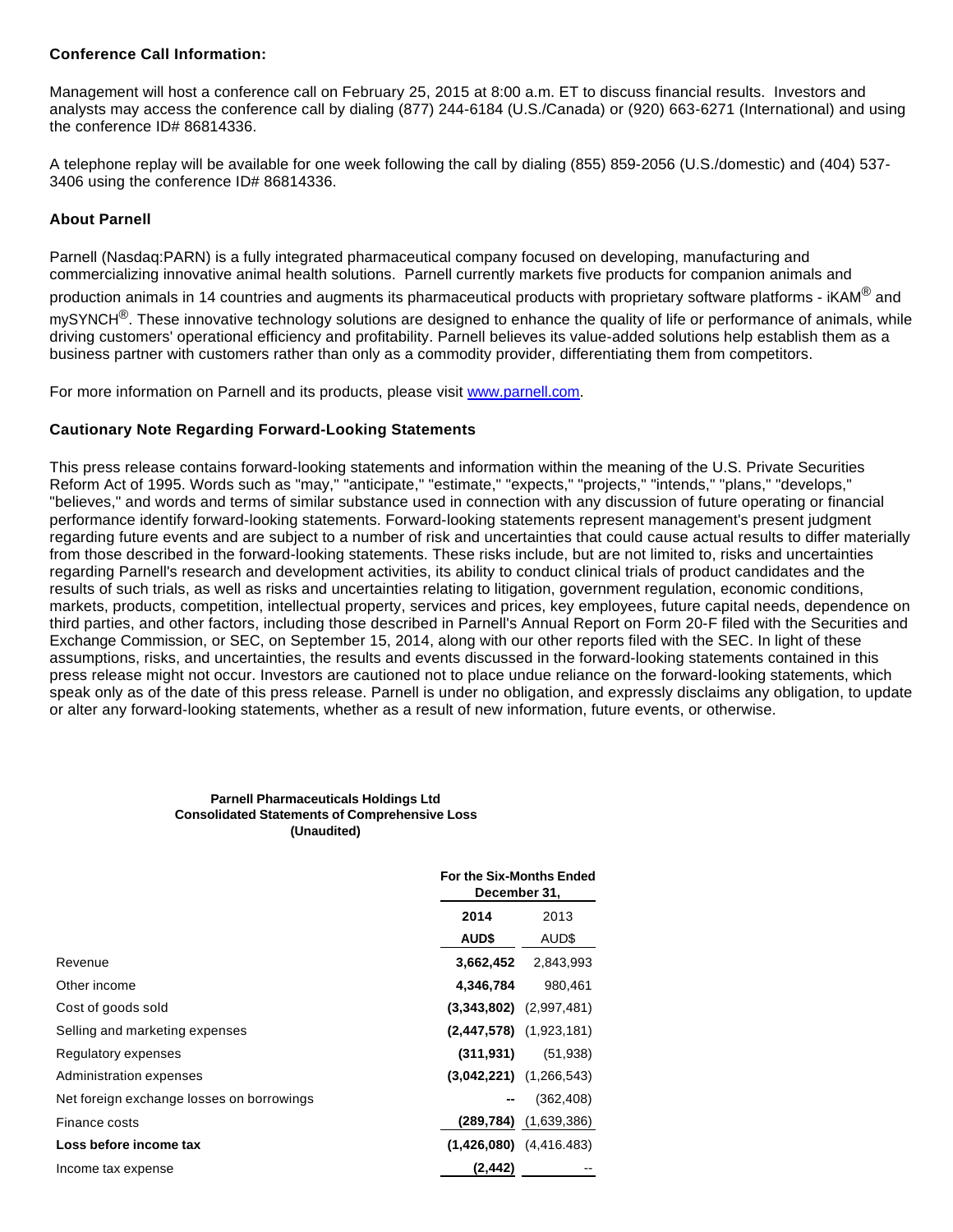| Loss for the period                                             | (1,428,522) | (4, 416, 483) |
|-----------------------------------------------------------------|-------------|---------------|
| Other comprehensive loss, net of income tax                     |             |               |
| Items that will be reclassified subsequently to profit or loss  |             |               |
| Foreign currency translation                                    | (1,434,235) | (679,439)     |
| Other comprehensive loss for the period, net of tax             | (1,434,235) | (679,439)     |
| Total comprehensive loss for the period                         | (2,862,757) | (5,095,922)   |
|                                                                 |             |               |
| Net loss per weighted-average share                             | <b>AUDS</b> | AUD\$         |
| Net loss attributable to common stockholders, Basic and diluted | (0.11)      | (0.59)        |

#### **Parnell Pharmaceuticals Holdings Ltd Consolidated Balance Sheets (Unaudited)**

|                                 | December 31, | June 30,                          |
|---------------------------------|--------------|-----------------------------------|
|                                 | 2014         | 2014                              |
| <b>ASSETS</b>                   | AUD\$        | AUD\$                             |
| <b>CURRENT ASSETS</b>           |              |                                   |
| Cash and cash equivalents       | 15,819,418   | 20,804,339                        |
| Trade and other receivables     | 4,825,193    | 3,411,316                         |
| Inventories                     | 2,755,956    | 2,009,843                         |
| Prepayments                     | 470,568      | 112,995                           |
| <b>TOTAL CURRENT ASSETS</b>     | 23,871,135   | 26,338,493                        |
| <b>NON-CURRENT ASSETS</b>       |              |                                   |
| Trade and other receivables     | 50,184       | 30,583                            |
| Property, plant and equipment   | 11,899,006   | 11,210,442                        |
| Deferred tax assets             |              |                                   |
| Intangible assets               | 12,419,614   | 10,164,545                        |
| TOTAL NON-CURRENT ASSETS        | 24,368,804   | 21,405,570                        |
| TOTAL ASSETS                    | 48,239,939   | 47,744,063                        |
| <b>LIABILITIES</b>              |              |                                   |
| <b>CURRENT LIABILITIES</b>      |              |                                   |
| Trade and other payables        | 8,614,034    | 5,726,684                         |
| Borrowings                      | 4,590,483    | 4,135,218                         |
| Provision for employee benefits | 379,558      | 305,330                           |
| TOTAL CURRENT LIABILITIES       | 13,584,075   | 10,167,232                        |
| NON-CURRENT LIABILITIES         |              |                                   |
| Trade and other payables        | 668,037      | 530,786                           |
| Borrowings                      |              | 151,963                           |
| Provision for employee benefits | 74,364       | 117,862                           |
| TOTAL NON-CURRENT LIABILITIES   | 742,401      | 800,611                           |
| TOTAL LIABILITIES               | 14,326,476   | 10,967,843                        |
| <b>NET ASSETS</b>               | 33,913,463   | 36,776,220                        |
| <b>EQUITY</b>                   |              |                                   |
| Ordinary shares                 | 55,343,451   | 55,343,451                        |
| Reserves                        | (1,585,035)  | (150, 800)                        |
| <b>Accumulated losses</b>       |              | $(19, 844, 953)$ $(18, 416, 431)$ |
| <b>TOTAL EQUITY</b>             | 33,913,463   | 36,776,220                        |